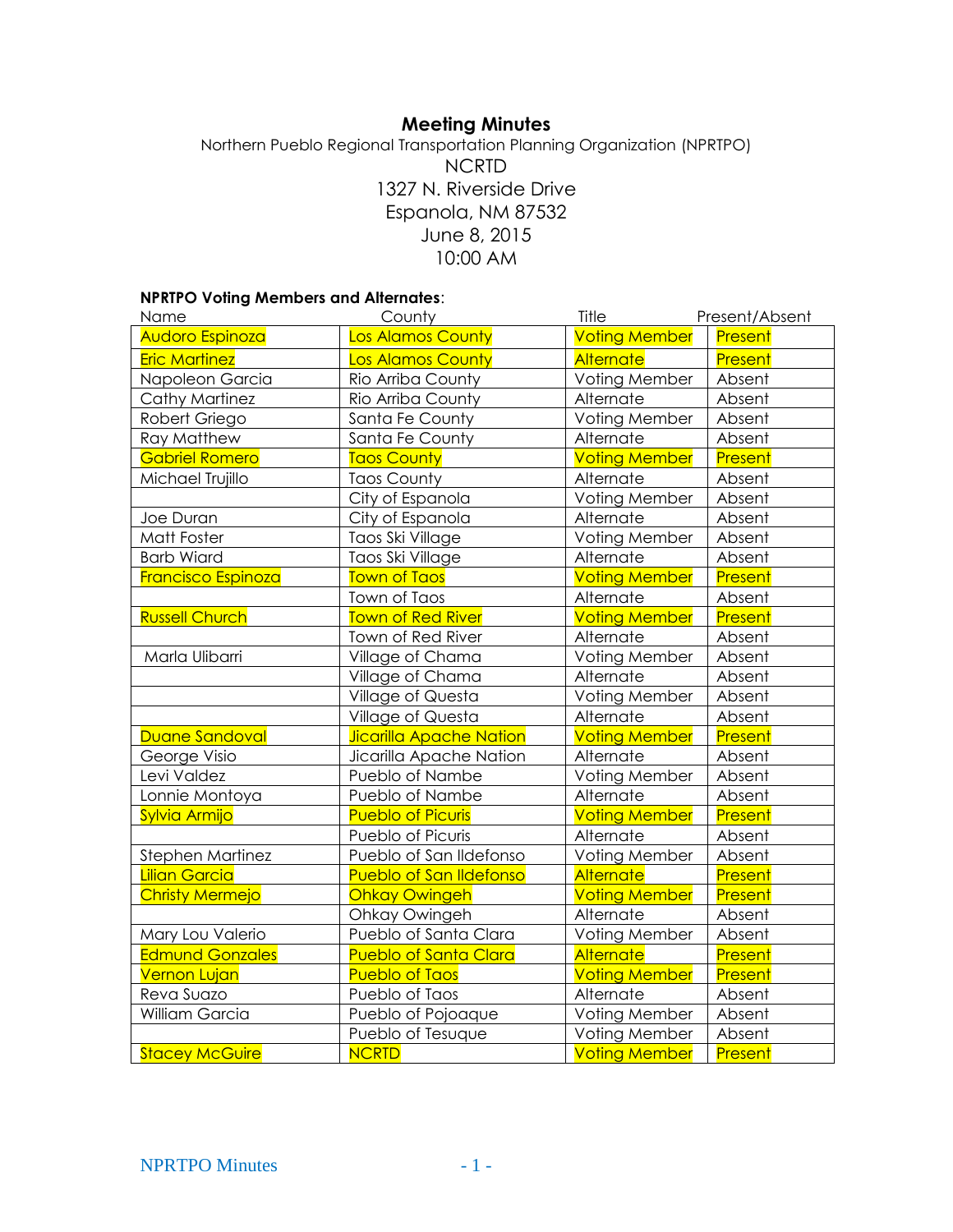#### **NPRTPO Program Manager**

Eric Ghahate NCNMEDD

## **NMDOT Staff**

Aaron Detter **Asset Management and Planning Division** Ron Shutiva **Asset Management and Planning Division** 

# **Guest Members**

Miranda Quintana Town of Taos

## **I. Call Meeting to Order**

The Meeting was called to order at 10:23 p.m. by Chair Gabriel Romero, Town of Taos.

#### **II. Pledge of Allegiance**

#### **III. Welcome and Introductions:**

Chair Gabriel Romero, Taos County welcomed NPRTPO membership to NCRTD.

Individual introductions were conducted by each NPRTPO member and guests.

#### **IV. Approval of the Agenda:**

Chair Gabriel Romero, Taos County called for a motion to approve the agenda as amended to allow for nominations of Chair and Vice-Chair.

French Espinoza, Taos County, made the motion to approve the agenda as amended; the motion was seconded by Russell Church, Town of Red River. The motion carried and all voted in favor.

#### **V. Approval of the Minutes: (April 1, 2015, NCRTD)**

Chair Gabriel Romero, Taos County called for a motion to approve the minutes as submitted.

Audoro Espinoza, Los Alamos County, made the motion to approve the minutes as submitted; the motion was seconded by French Espinoza, Town of Taos. The motion carried and all voted in favor.

#### **VI. Public Comments-5 minutes/person**:

Chair Gabriel Romero, Taos called for any public comment.

No Public Comments

#### **VII. 2015 NPRTPO Regional Transportation Improvement Program Recommendation (RTIPR) Prioritization**

The final prioritization by NPRTPO voting membership took place; RTPO members were given the opportunity to present their new projects, amend any existing projects, and reprioritize projects based on current need. The RTIPR will then be incorporated into the D-5 ZIPPER. New projects were submitted by Los Alamos County, Ohkay Owingeh, and Town of Taos. For a copy of these documents please visit [http://www.rtponm.org/#!northern](http://www.rtponm.org/#!northern-pueblos/c18bu)[pueblos/c18bu.](http://www.rtponm.org/#!northern-pueblos/c18bu)